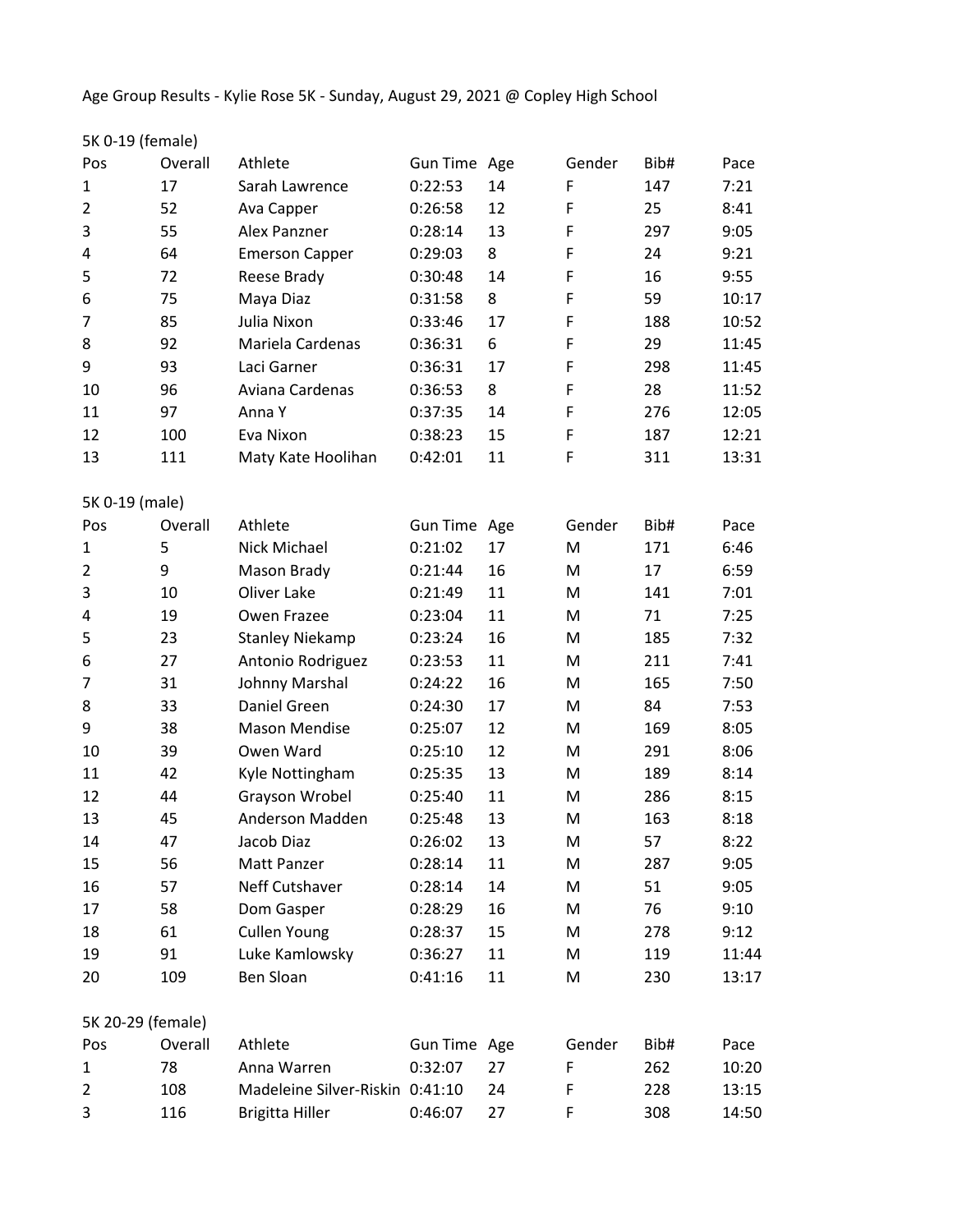| 5K 20-29 (male)   |         |                        |                 |     |        |              |       |  |  |
|-------------------|---------|------------------------|-----------------|-----|--------|--------------|-------|--|--|
| Pos               | Overall | Athlete                | Gun Time Age    |     | Gender | Bib#         | Pace  |  |  |
| $\mathbf{1}$      | 16      | Matt Salyer            | 0:22:37         | 28  | M      | 214          | 7:16  |  |  |
| $\overline{2}$    | 76      | John Stanoch           | 0:31:59         | 29  | M      | 236          | 10:17 |  |  |
| 3                 | 77      | Luke Mussay            | 0:32:02         | 27  | M      | 309          | 10:18 |  |  |
| 5K 30-39 (female) |         |                        |                 |     |        |              |       |  |  |
| Pos               | Overall | Athlete                | <b>Gun Time</b> | Age | Gender | Bib#         | Pace  |  |  |
| $\mathbf{1}$      | 25      | Caitlin Abramovich     | 0:23:29         | 39  | F      | $\mathbf{1}$ | 7:33  |  |  |
| $\overline{2}$    | 26      | Courtney Ruggaber      | 0:23:49         | 32  | F      | 212          | 7:40  |  |  |
| 3                 | 30      | Christie Sullivan      | 0:24:11         | 36  | F      | 239          | 7:47  |  |  |
| $\overline{4}$    | 35      | <b>Catherine Breck</b> | 0:24:36         | 37  | F      | 18           | 7:55  |  |  |
| 5                 | 40      | Megan Kohler           | 0:25:11         | 37  | F      | 129          | 8:06  |  |  |
| 6                 | 53      | <b>Mallory Neumann</b> | 0:27:31         | 34  | F      | 183          | 8:51  |  |  |
| 7                 | 66      | Amanda Adey            | 0:29:33         | 33  | F      | 284          | 9:30  |  |  |
| 8                 | 68      | Kathryn Dann           | 0:30:03         | 39  | F      | 54           | 9:40  |  |  |
| 9                 | 74      | <b>Bethany Meyer</b>   | 0:31:15         | 33  | F      | 170          | 10:03 |  |  |
| 10                | 84      | Kim Csepe              | 0:33:39         | 36  | F      | 50           | 10:50 |  |  |
| 11                | 95      | Amy Cardenas           | 0:36:52         | 39  | F      | 26           | 11:52 |  |  |
| 12                | 105     | <b>Ashley Grigas</b>   | 0:39:43         | 33  | F      | 86           | 12:47 |  |  |
| 13                | 110     | Arin Sloan             | 0:41:50         | 39  | F      | 229          | 13:28 |  |  |
| 14                | 114     | Sarah Betz             | 0:45:59         | 32  | F      | 10           | 14:48 |  |  |
| 5K 30-39 (male)   |         |                        |                 |     |        |              |       |  |  |
| 1                 | 6       | Jack Clark             | 0:21:17         | 39  | M      | 38           | 6:51  |  |  |
| $\overline{2}$    | 21      | <b>Ben Eicher</b>      | 0:23:09         | 39  | M      | 299          | 7:27  |  |  |
| 3                 | 36      | Randy Peterman         | 0:24:42         | 36  | M      | 198          | 7:57  |  |  |
| 4                 | 41      | Matthew Kohler         | 0:25:12         | 36  | M      | 130          | 8:06  |  |  |
| 5                 | 49      | Mike Nagy              | 0:26:31         | 39  | M      | 182          | 8:32  |  |  |
| 6                 | 51      | Kyle Sirl              | 0:26:48         | 30  | M      | 305          | 8:37  |  |  |
| 7                 | 69      | Mike McChuskey         | 0:30:05         | 38  | M      | 303          | 9:41  |  |  |
| 8                 | 81      | Ryan Sander            | 0:32:41         | 32  | M      | 292          | 10:31 |  |  |
| 5K 40-49 (female) |         |                        |                 |     |        |              |       |  |  |
| $\mathbf{1}$      | 46      | <b>Bree Swatt</b>      | 0:25:51         | 43  | F      | 240          | 8:19  |  |  |
| $\overline{2}$    | 54      | Nicole Parker          | 0:27:54         | 40  | F      | 192          | 8:59  |  |  |
| 3                 | 60      | Liana Lake             | 0:28:36         | 43  | F      | 142          | 9:12  |  |  |
| 4                 | 82      | Jennifer Conner        | 0:33:04         | 40  | F      | 45           | 10:38 |  |  |
| 5                 | 83      | Melissa Capper         | 0:33:11         | 41  | F      | 23           | 10:41 |  |  |
| 6                 | 90      | Sara Kamlowsky         | 0:36:09         | 43  | F      | 118          | 11:38 |  |  |
| 7                 | 98      | Kate Bradley           | 0:37:35         | 46  | F      | 15           | 12:05 |  |  |
| 8                 | 103     | <b>Tina Daniels</b>    | 0:39:43         | 49  | F      | 53           | 12:47 |  |  |
| 9                 | 106     | Stephanie Estephan     | 0:39:44         | 45  | F      | 67           | 12:47 |  |  |
| 10                | 112     | Mary E Hoolihan        | 0:42:01         | 43  | F      | 99           | 13:31 |  |  |
| 5K 40-49 (male)   |         |                        |                 |     |        |              |       |  |  |
| Pos               | Overall | Athlete                | Gun Time Age    |     | Gender | Bib#         | Pace  |  |  |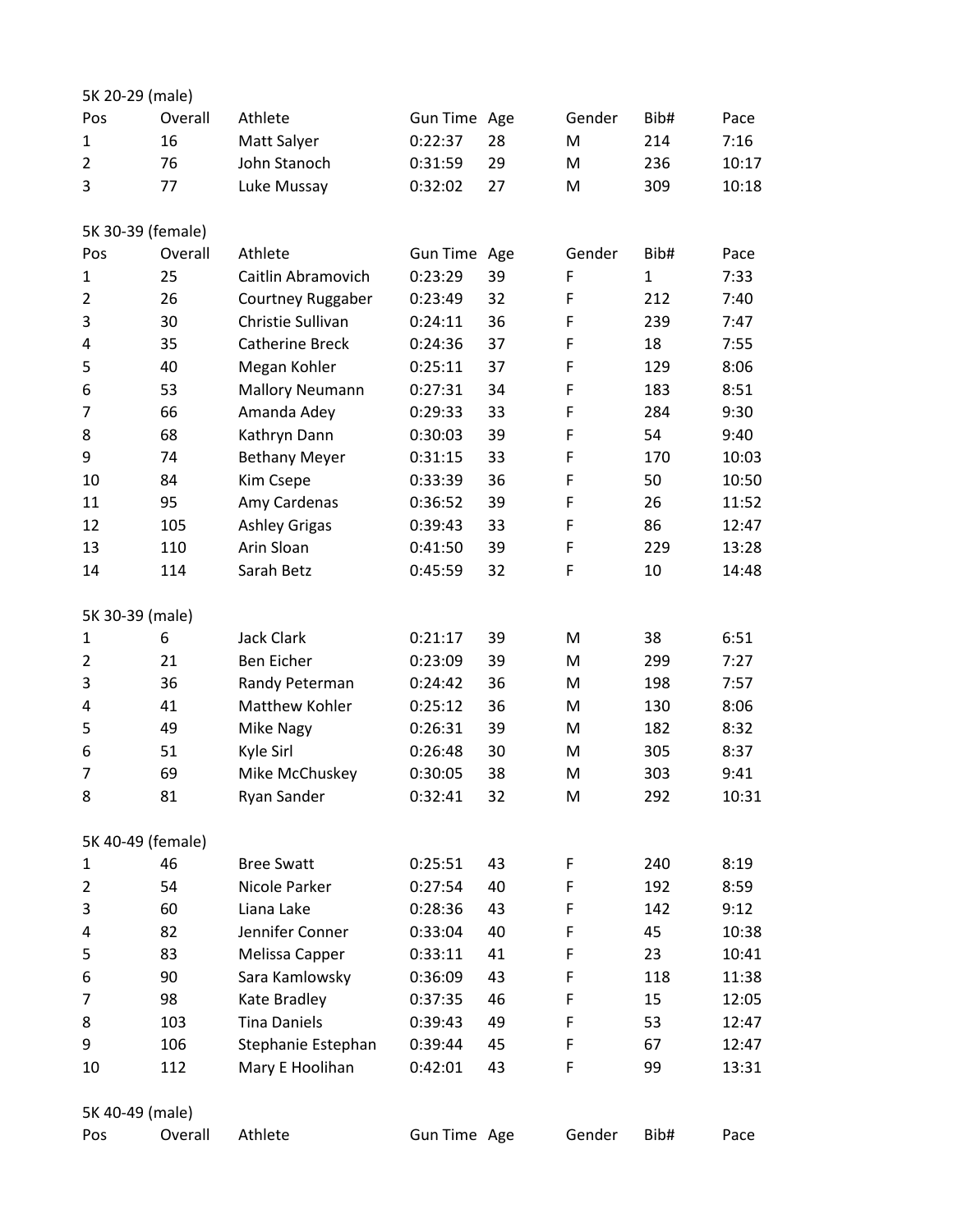| $\mathbf 1$       | 4              | <b>Patrick Carroll</b>     | 0:20:10      | 41 | M      | 285            | 6:29  |
|-------------------|----------------|----------------------------|--------------|----|--------|----------------|-------|
| $\overline{2}$    | $\overline{7}$ | Jeremy Lake                | 0:21:23      | 43 | M      | 140            | 6:53  |
| 3                 | 8              | Roy Albertson              | 0:21:41      | 48 | M      | $\overline{2}$ | 6:58  |
| 4                 | 12             | McKay Henretty             | 0:22:21      | 46 | M      | 95             | 7:11  |
| 5                 | 13             | Aaron Poundstone           | 0:22:35      | 48 | M      | 296            | 7:16  |
| 6                 | 18             | Matt Birkbeck              | 0:23:01      | 48 | M      | 11             | 7:24  |
| $\overline{7}$    | 20             | Brandon Jordan             | 0:23:09      | 45 | M      | 289            | 7:27  |
| 8                 | 22             | <b>Ryan Snell</b>          | 0:23:13      | 45 | M      | 233            | 7:28  |
| 9                 | 24             | Duane Lawrence             | 0:23:25      | 45 | M      | 146            | 7:32  |
| 10                | 28             | Charles Madden             | 0:24:00      | 48 | M      | 162            | 7:43  |
| 11                | 29             | Joe Spangler               | 0:24:02      | 46 | M      | 300            | 7:44  |
| 12                | 32             | <b>Brian Parker</b>        | 0:24:24      | 42 | M      | 193            | 7:51  |
| 13                | 34             | Kevin Richards             | 0:24:32      | 43 | M      | 290            | 7:53  |
| 14                | 37             | Erik Ricci                 | 0:25:01      | 43 | M      | 208            | 8:03  |
| 15                | 48             | <b>Steve Conzaman</b>      | 0:26:07      | 48 | M      | 46             | 8:24  |
| 16                | 50             | Tom Combs                  | 0:26:45      | 46 | M      | 44             | 8:36  |
| 17                | 59             | <b>Scott Kerekes</b>       | 0:28:33      | 45 | M      | 123            | 9:11  |
| 18                | 63             | Roman Capper               | 0:29:03      | 48 | M      | 22             | 9:21  |
| 19                | 65             | Casey M Messaros           | 0:29:13      | 43 | M      | 302            | 9:24  |
| 20                | 73             | Aaron Smith                | 0:31:06      | 45 | M      | 231            | 10:00 |
| 21                | 79             | Dan Waterman               | 0:32:21      | 47 | M      | 301            | 10:24 |
| 22                | 80             | Mike Waterman              | 0:32:21      | 44 | M      | 263            | 10:25 |
| 23                | 88             | <b>Bill Porter</b>         | 0:35:43      | 45 | M      | 200            | 11:29 |
| 24                | 89             | <b>Christopher Daniels</b> | 0:36:06      | 49 | M      | 52             | 11:37 |
| 25                | 94             | Hiram Cardenas             | 0:36:33      | 44 | M      | 27             | 11:45 |
| 26                | 104            | Joseph Grigas              | 0:39:43      | 43 | M      | 85             | 12:47 |
| 27                | 107            | Stu Baker                  | 0:39:52      | 44 | M      | 294            | 12:50 |
| 28                | 113            | Tim Hoolihan               | 0:42:01      | 42 | M      | 98             | 13:31 |
| 5K 50-59 (female) |                |                            |              |    |        |                |       |
| Pos               | Overall        | Athlete                    | Gun Time Age |    | Gender | Bib#           | Pace  |
| $\mathbf 1$       | 71             | Lynda McAlonie             | 0:30:46      | 52 | F      | 310            | 9:54  |
| $\overline{2}$    | 87             | Shirley Kisor              | 0:34:43      | 58 | F      | 125            | 11:10 |
| 5K 50-59 (male)   |                |                            |              |    |        |                |       |
| Pos               | Overall        | Athlete                    | Gun Time Age |    | Gender | Bib#           | Pace  |
| $\mathbf{1}$      | 67             | Matt Young                 | 0:29:46      | 54 | M      | 306            | 9:35  |
| $\overline{2}$    | 70             | Robert Nicholas            | 0:30:14      | 57 | M      | 184            | 9:43  |
| 5K 60-69 (female) |                |                            |              |    |        |                |       |
| Pos               | Overall        | Athlete                    | Gun Time Age |    | Gender | Bib#           | Pace  |
| $\mathbf{1}$      | 62             | Margie Carr                | 0:28:59      | 65 | F      | 32             | 9:20  |
| $\overline{2}$    | 86             | <b>Holly Pupino</b>        | 0:34:17      | 61 | F      | 201            | 11:02 |
| 3                 | 101            | Debra LaFond               | 0:38:29      | 65 | F      | 138            | 12:23 |
|                   |                |                            |              |    |        |                |       |
| 5K 60-69 (male)   |                |                            |              |    |        |                |       |
| Pos               | Overall        | Athlete                    | Gun Time Age |    | Gender | Bib#           | Pace  |
|                   |                |                            |              |    |        |                |       |